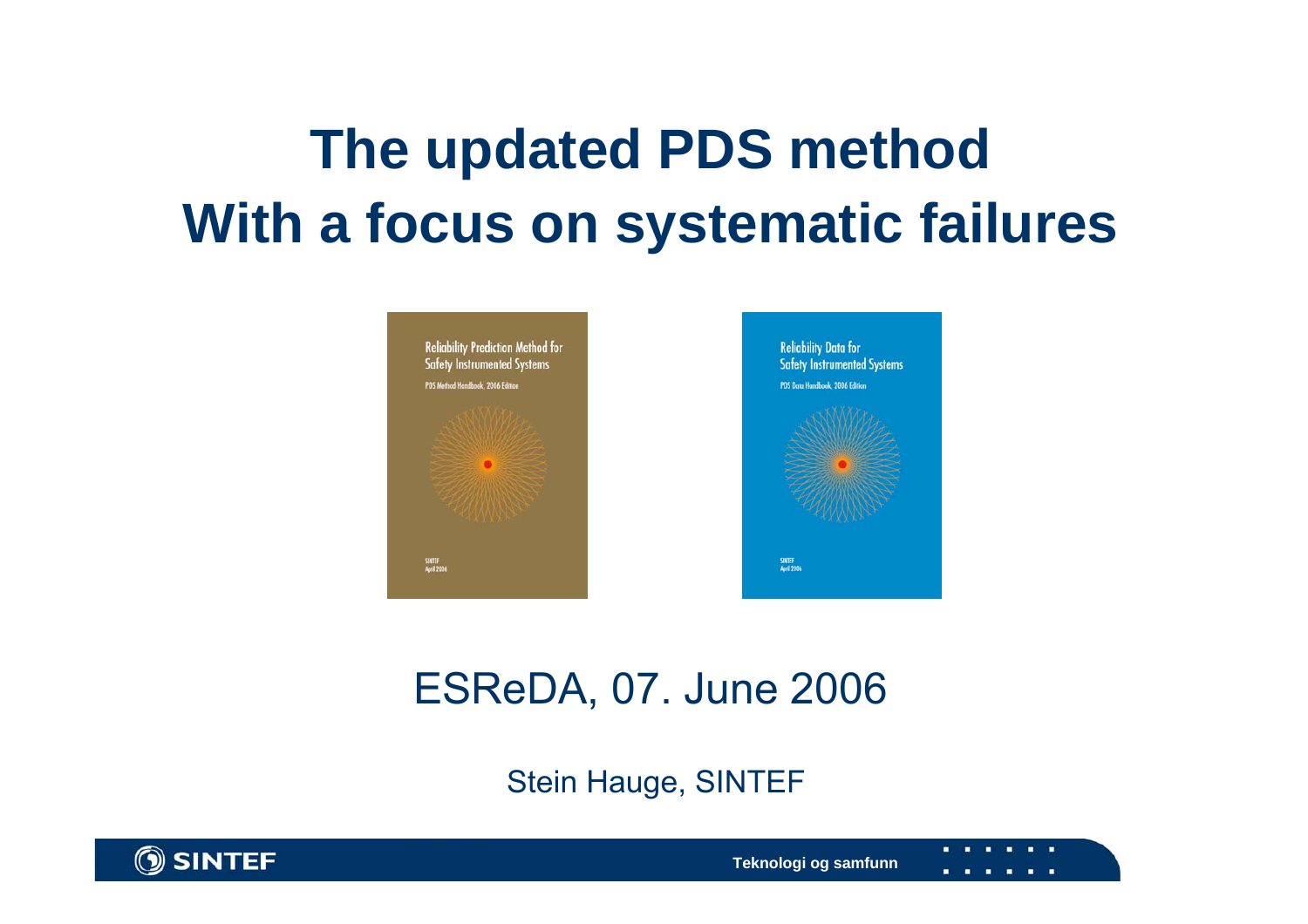

1. Introduction - what is PDS?

2. Related standards

3. Systematic failures in PDS

4. Summary

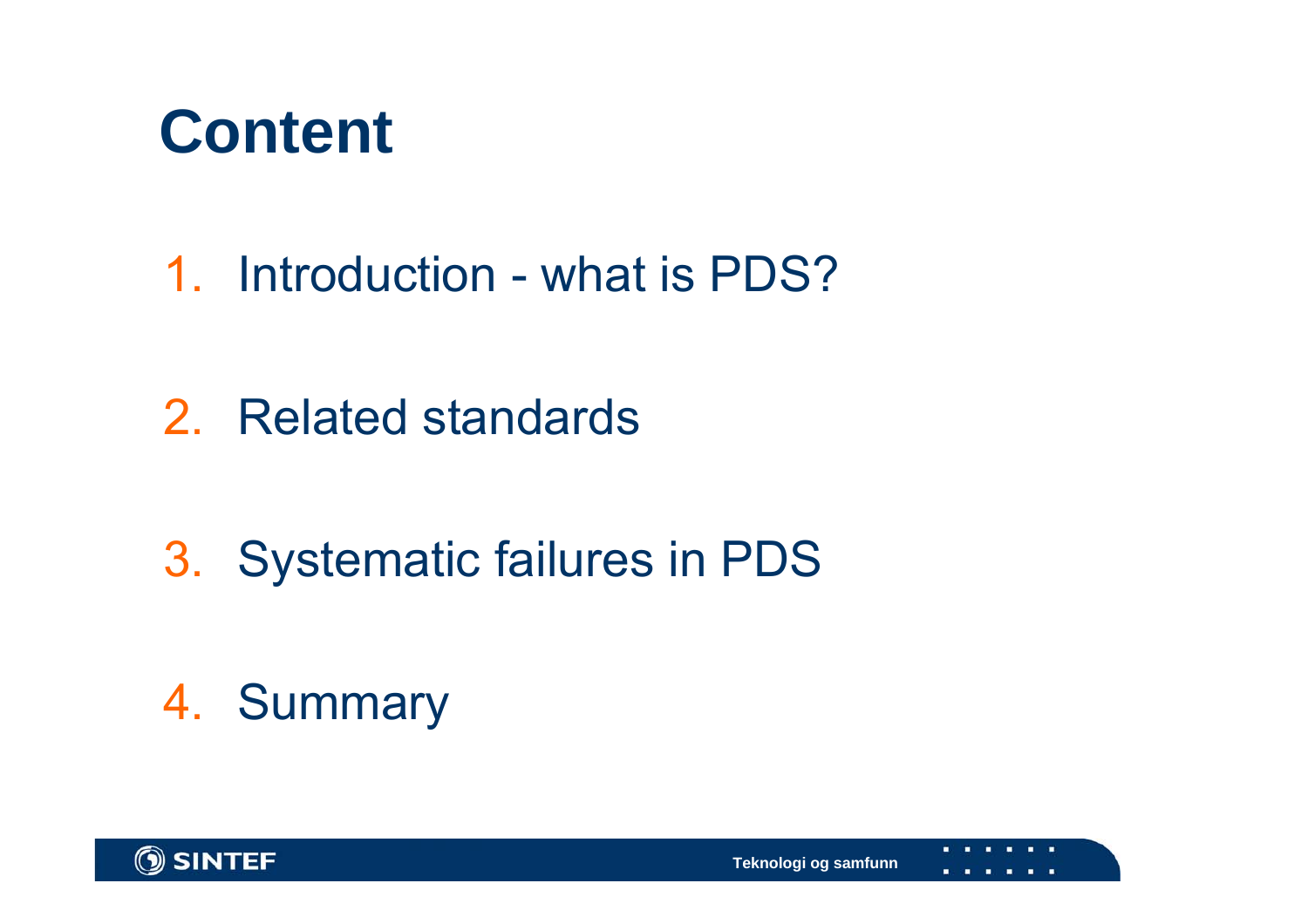### **What is PDS?**

- **PDS** is a method used to quantify the safety unavailability and production loss for Safety Instrumented Systems (SIS)
- The PDS method is documented mainly through a method handbook and a related data handbook
- **The method is widely used in the Norwegian oil and gas** industry
- The method and data are continuously updated through the PDS Forum

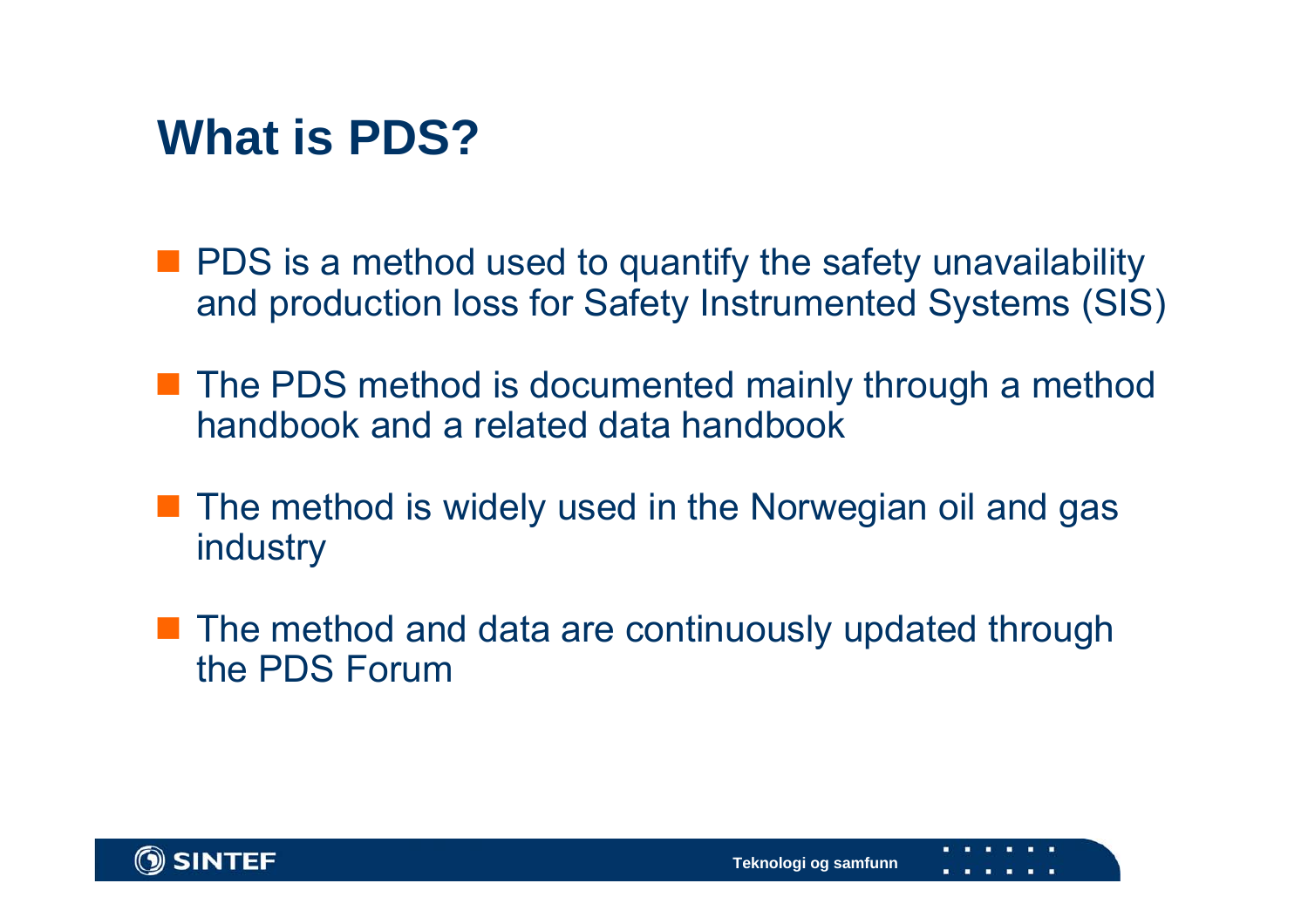## **PDS forum**

### **Oil Companies/Operators**

- $\Box$ Norske Shell
- Π BP Norge
- $\Box$ Eni Norge
- $\Box$ Norsk Hydro
- Π PGS Production
- $\Box$ ConocoPhillips Norge
- **The Contract State Statoil**
- Π TOTAL E&P NORGE

#### **Engineering Companies and Consultants**

- **Aker Kværner Engineering & Technology**
- $\overline{\phantom{a}}$ Det Norske Veritas
- Nemko
- $\Box$ Safetec Nordic
- $\overline{\phantom{a}}$ Scandpower Risk Management

### **Control and Safety System Vendors**

- **B** ABB
- $\overline{\phantom{a}}$ FMC Kongsberg Subsea
- Honeywell
- Invensys Systems Norge
- Π Kongsberg Maritime
- Saas System
- **Siemens**
- Π Simrad Optronics

### **Governmental bodies**

- $\Box$  Petroleum Safety Authority Norway (observer)
- Directorate for Civil Protection and Emergency Planning (observer)

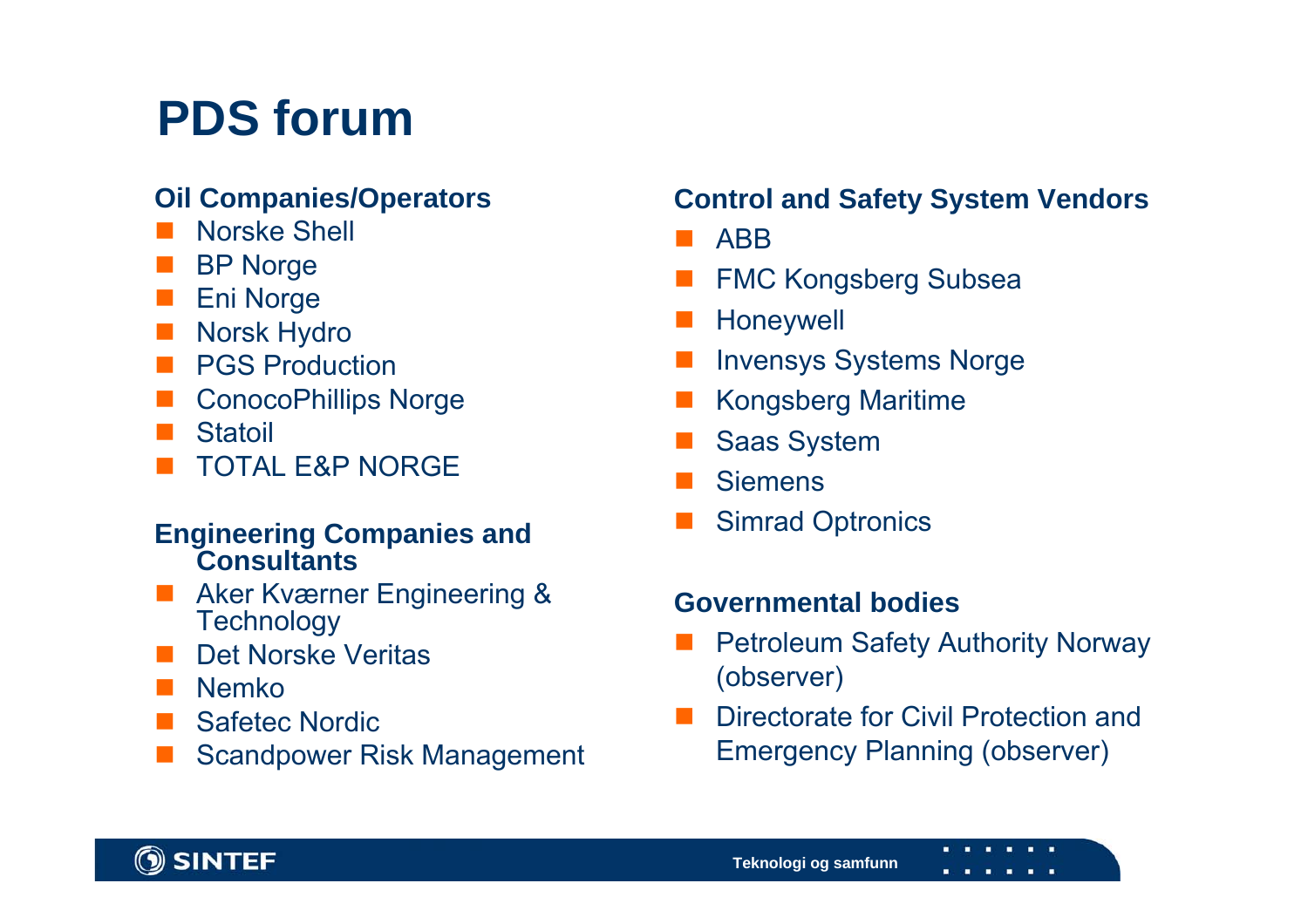# **Main features of the PDS method**

- $\mathcal{L}_{\mathcal{A}}$  present simple calculation formulas together with generic reliability data;
- include the entire "loop" of the safety function, i.e. field sensor, logic and the final element;
- **natable "all" realistic failure causes and failure modes;**
- model and quantify systematic failures in a comprehensible manner;
- **n** include various means of testing and detection of failures;
- provide simplified models for calculating application specific parameters.

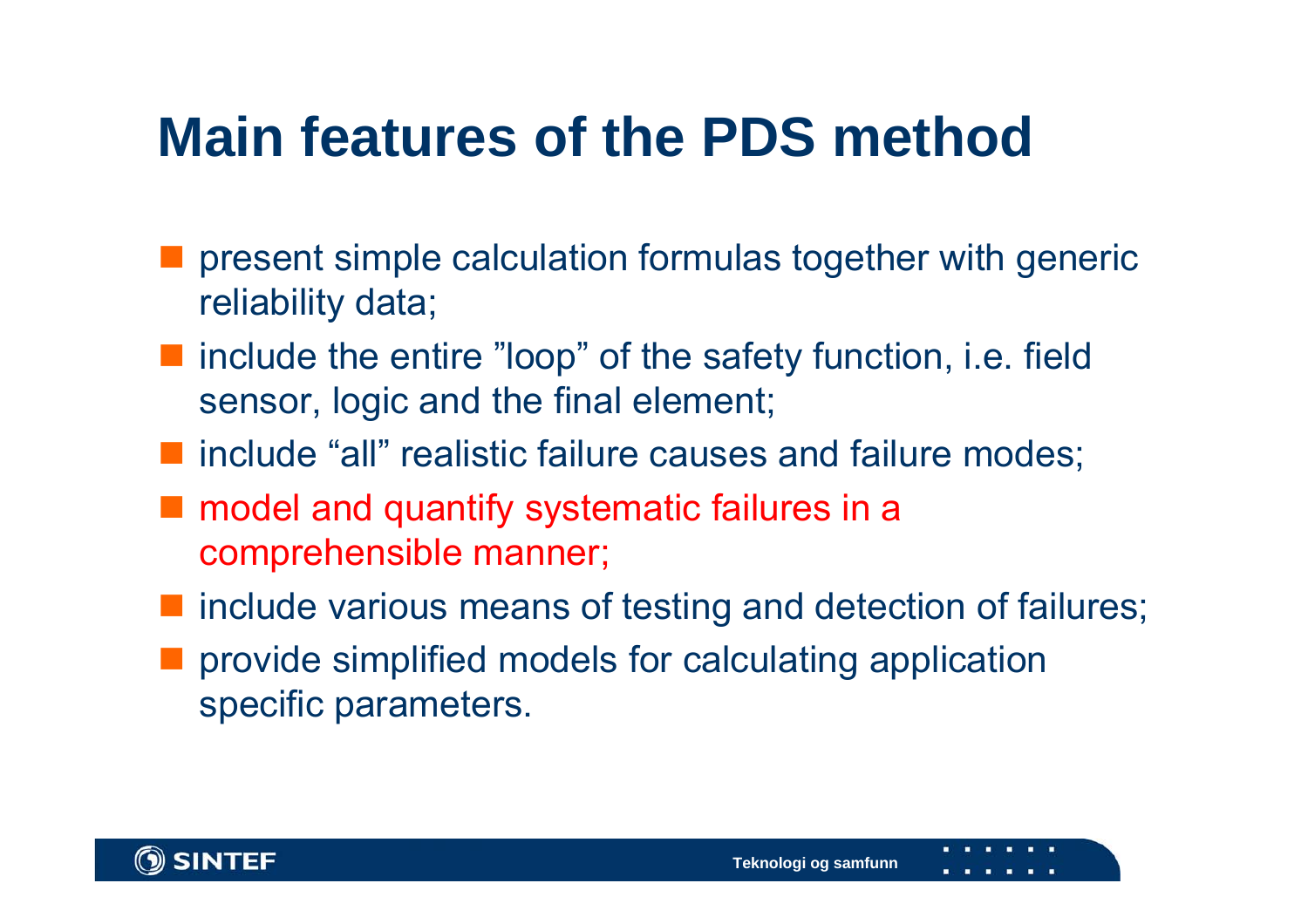## **IEC 61508 and IEC 61511**

- **The increased use of safety instrumented safety systems** has resulted in functional safety standards like IEC 61508 and IEC 61511
- IEC 61508 and IEC 61511 provide a basis for specification, design and operation of SIS
- **The PDS method is in line with the main principles** advocated in these standards
- **For some areas, like modelling of systematic failures, the** PDS method offers an approach somewhat different from IEC 61508

### **The PDS method focuses on the quantitative part of IEC 61508 / 61511**

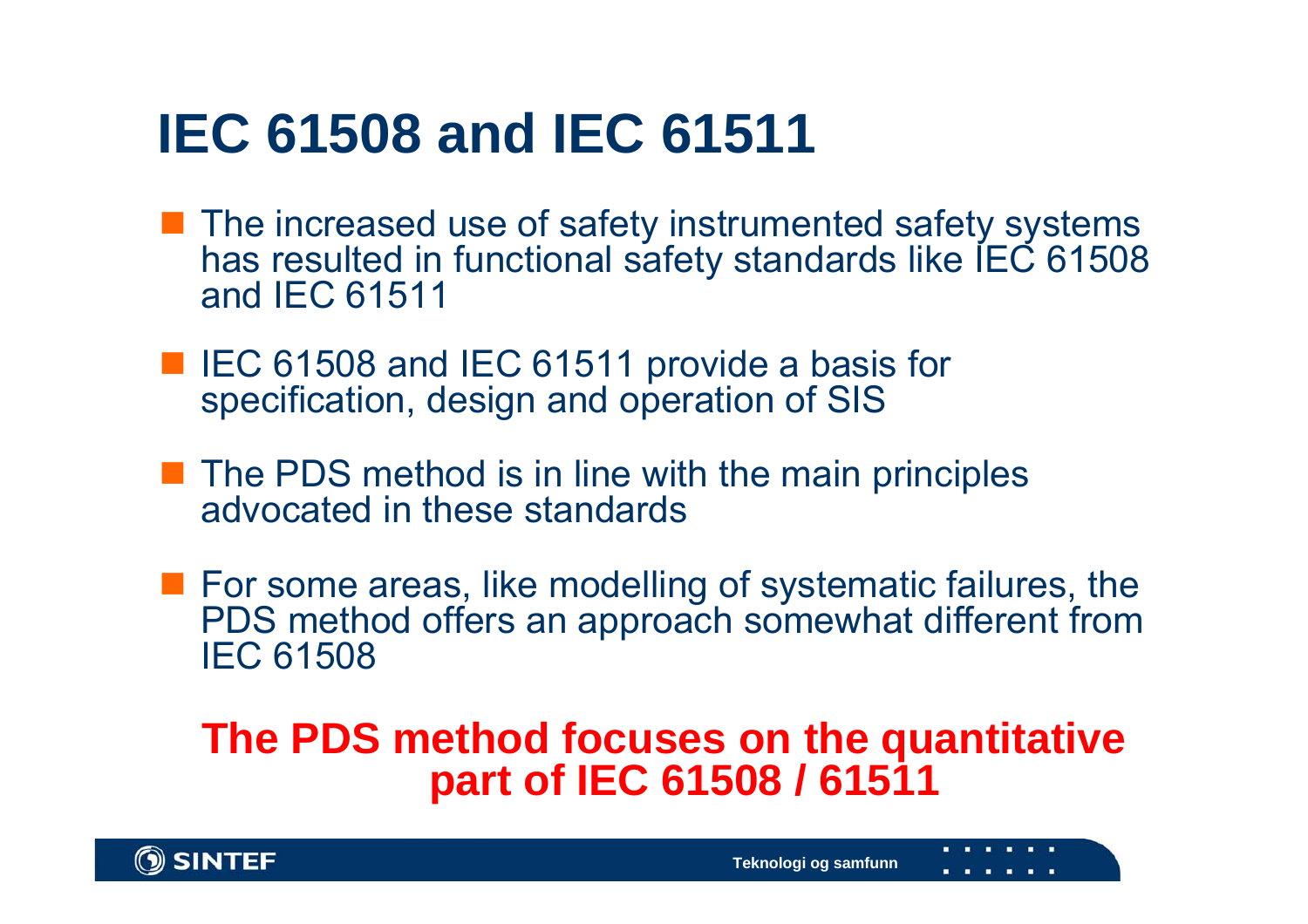### **Failure classification by cause of failure**



**Teknologi og samfunn**

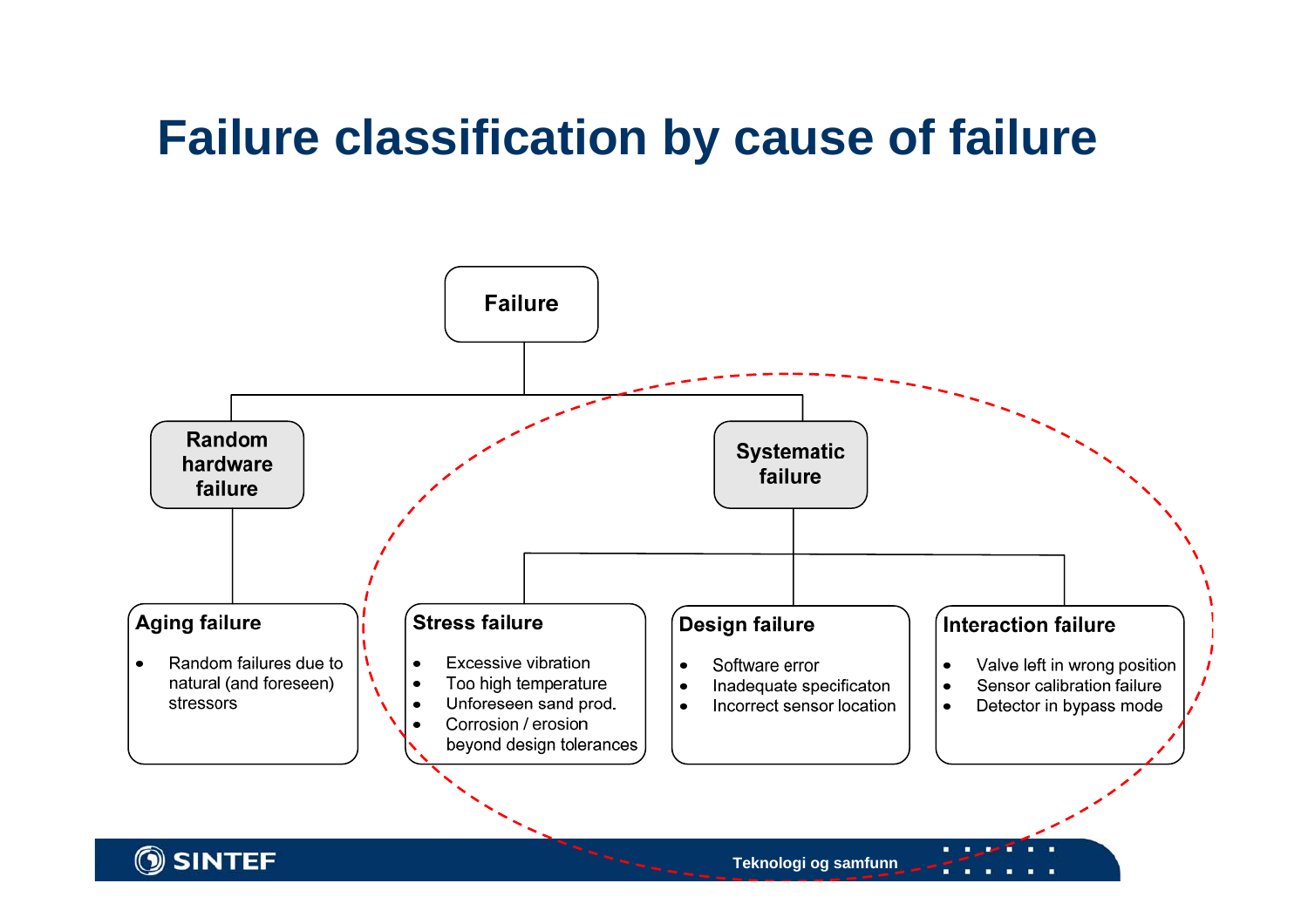•Valve failure due to wear and tear on ball and seat•Valve failure due to natural corrosion on ball and seat•Valve failure due to solenoid valve wear-out



•Valve failure due to incorrect actuator installation•Actuator failure due to corrosion caused by improper material selection •Stuck valve stem due to improper tightening after maintenance •Valve failure due to insufficient actuator force (design error)

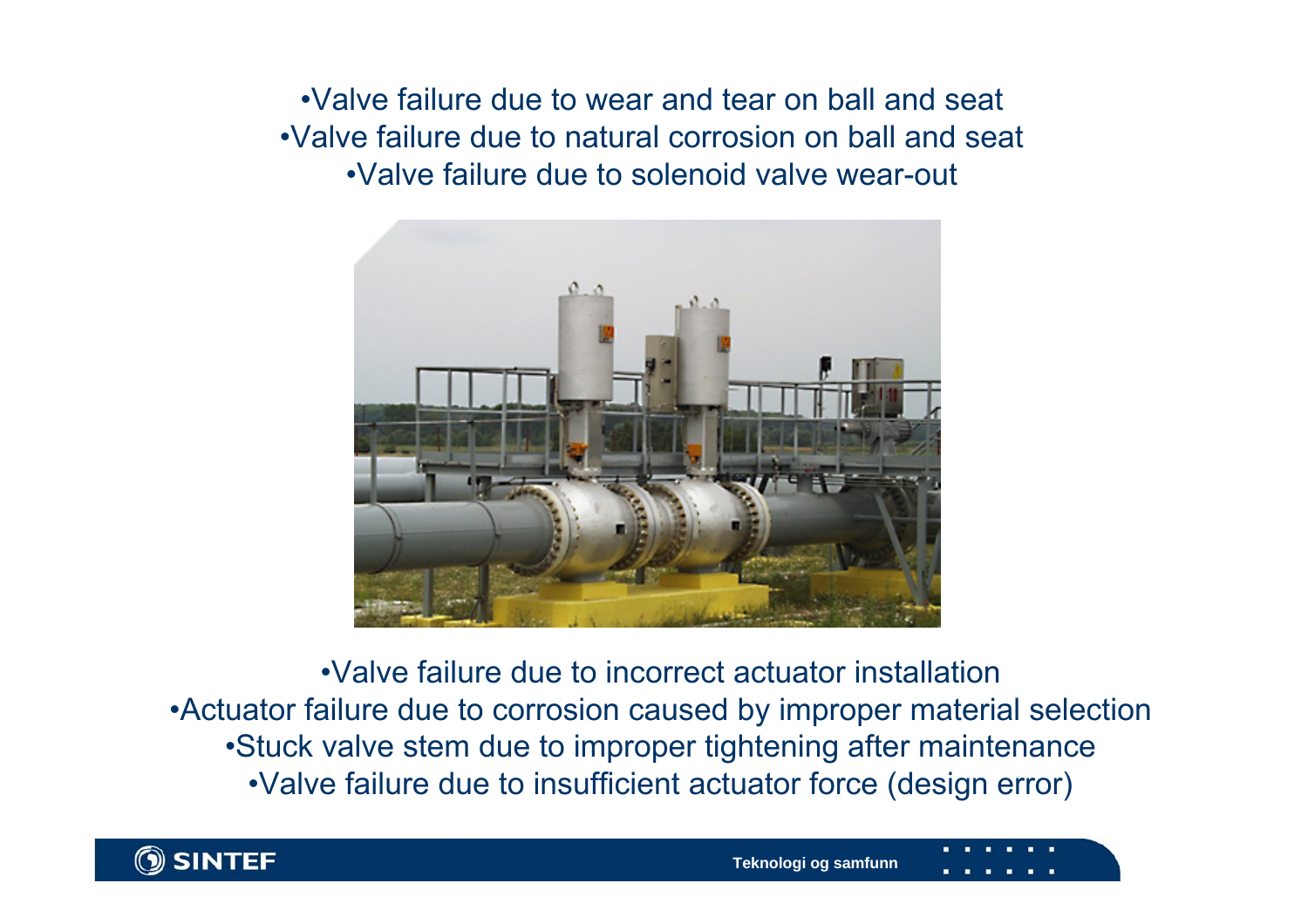



Systematic failures are treated qualitatively by means of checklist



Systematic failures are modelled and quantified as part of the critical safety unavailability

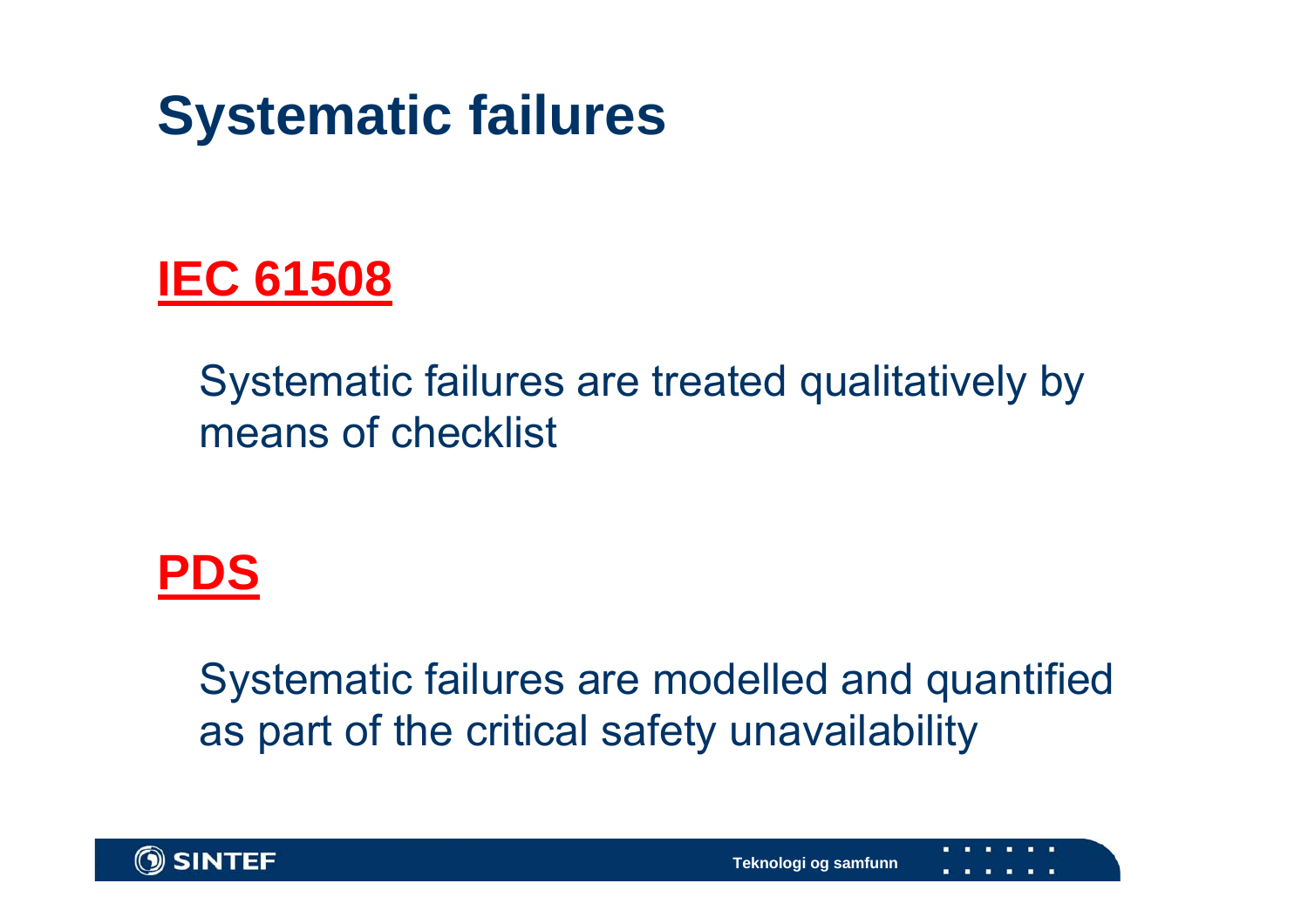## **Framework for risk reduction**





**State State**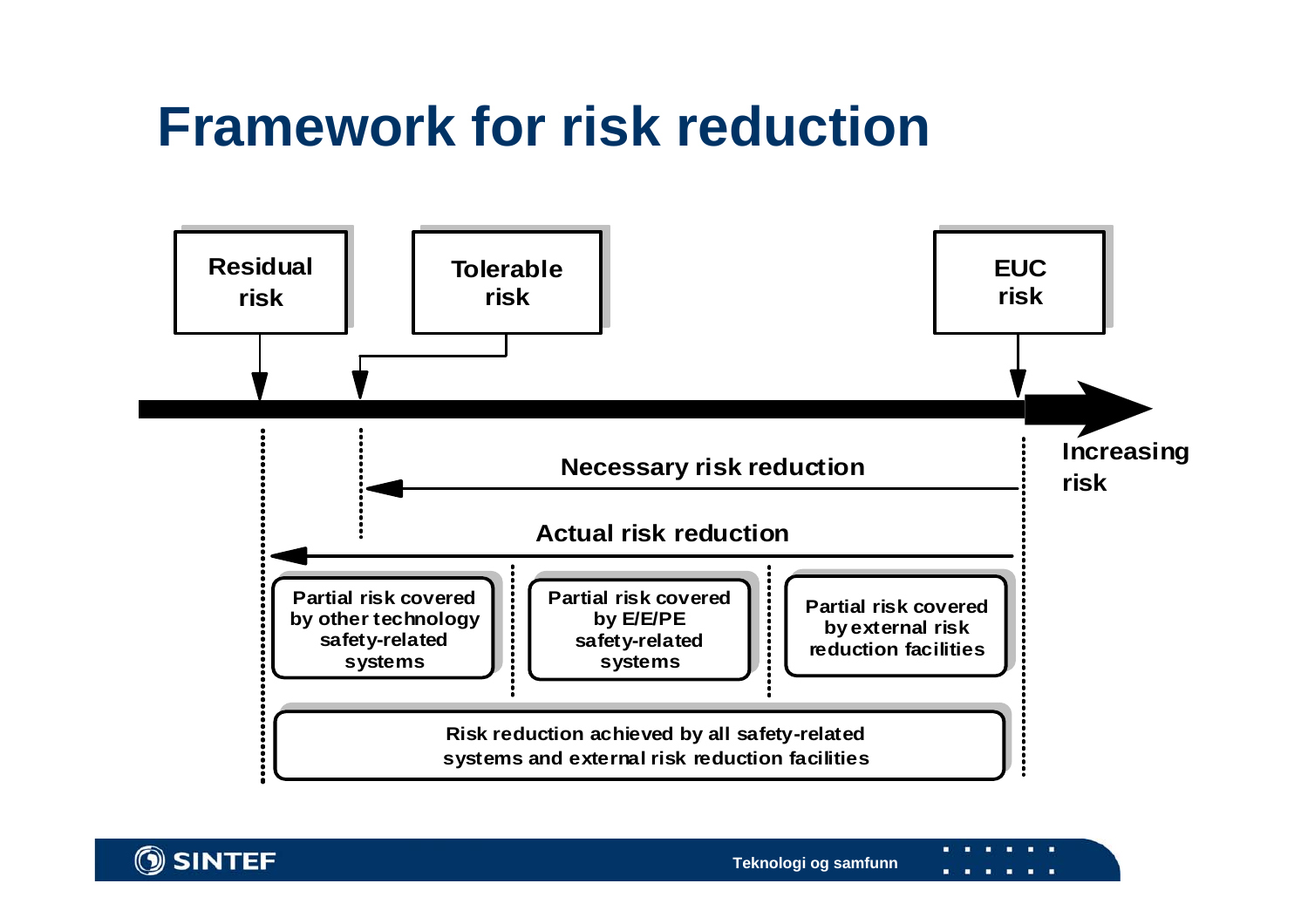# **Quantification of failure probability**

### Will also contribute to the failure probability



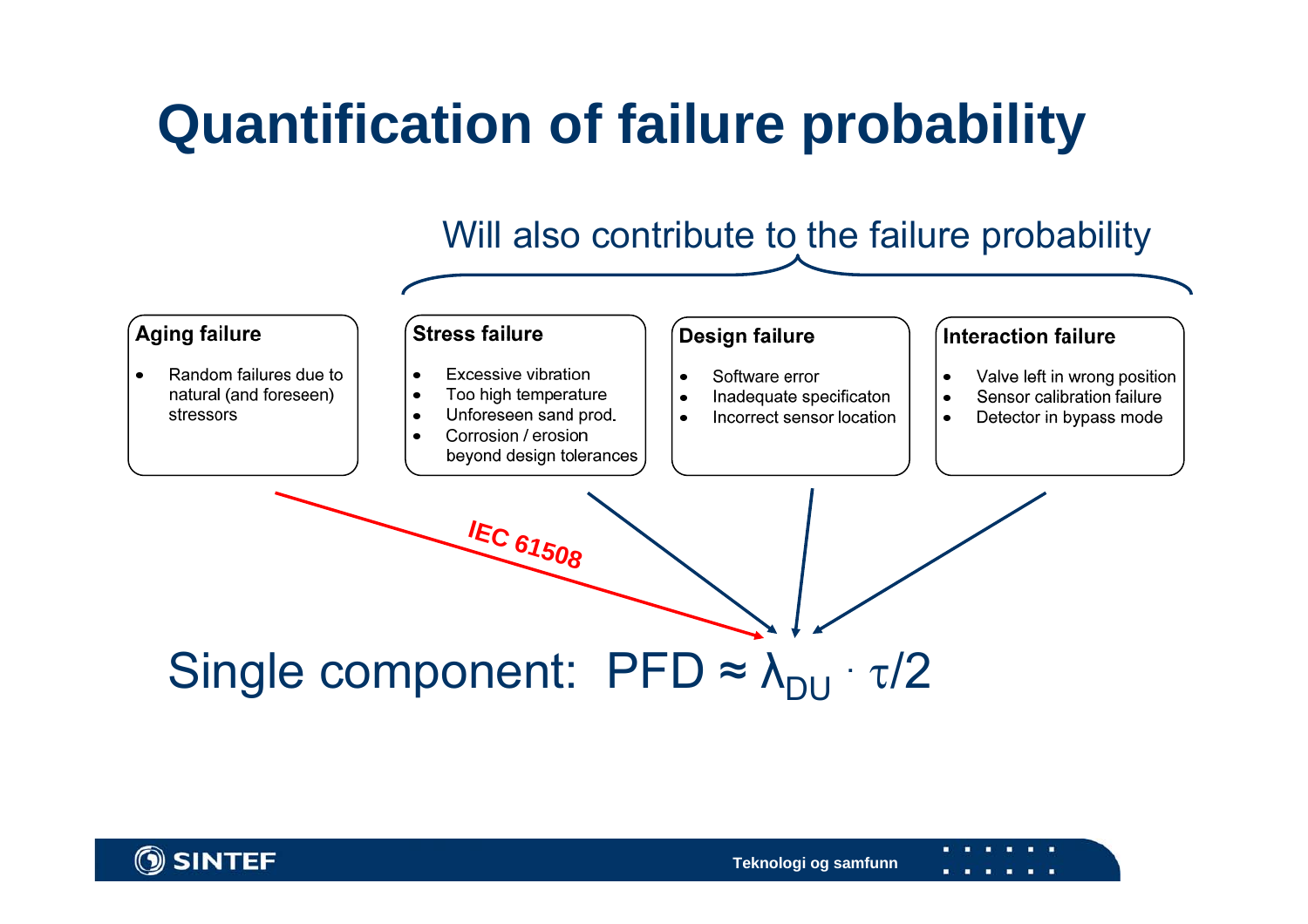# $\lambda_\mathsf{DU} = \lambda_\mathsf{DU-RH} + \lambda_\mathsf{DU-S}$

Contribution from systematic failures, i.e. failures related to incorrect design, use, maintenance or environment.

- Not included in  $\lambda_\mathsf{DU}$  by strict interpretation of IEC 61508
- Heavily influenced by operational measures
- Will give rise to common cause failures

Contribution from random hardware failures, i.e. failures due to natural aging and "tear & wear".

- Corresponds to  $\lambda_{\sf DU}$  as described in IEC 61508
- Will not give rise to common cause failures



 $\lambda$ DU-RH

λ**DU-S**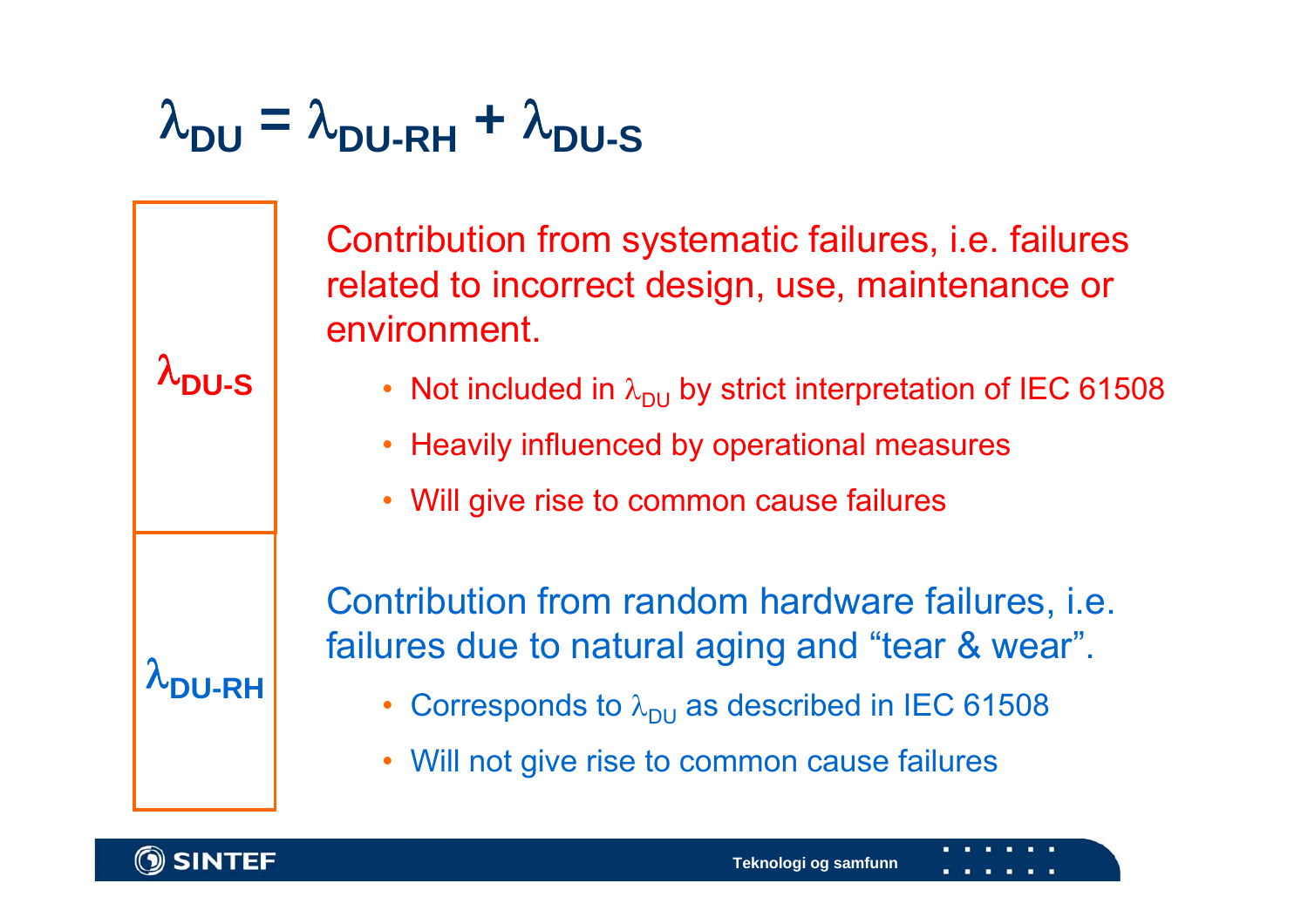### **Three major contributors towards the CSU**

- 1. Random hardware failures detectable by functional testing (of rate  $\lambda_{\text{DILRH}}$ )
- 2. Systematic failures detectable by functional testing (of rate  $\lambda_{\text{DULS}}$ )
- 3. "Test independent failures" only occurring upon a true demand, of probability  $P_{TIF}$

Single component: 
$$
CSU = (\lambda_{DU-RH} + \lambda_{DU} + \lambda_{DU}
$$

\nSince  $\lambda_{DU}$  is the following equation. The following equation is:\n
$$
1 + 1 + 1 + 1 = 0
$$
\n
$$
1 + 1 + 1 + 1 = 0
$$
\n
$$
1 + 1 + 1 + 1 = 0
$$
\n
$$
1 + 1 + 1 + 1 = 0
$$
\n
$$
1 + 1 + 1 + 1 = 0
$$
\n
$$
1 + 1 + 1 + 1 = 0
$$
\n
$$
1 + 1 + 1 + 1 = 0
$$
\n
$$
1 + 1 + 1 + 1 = 0
$$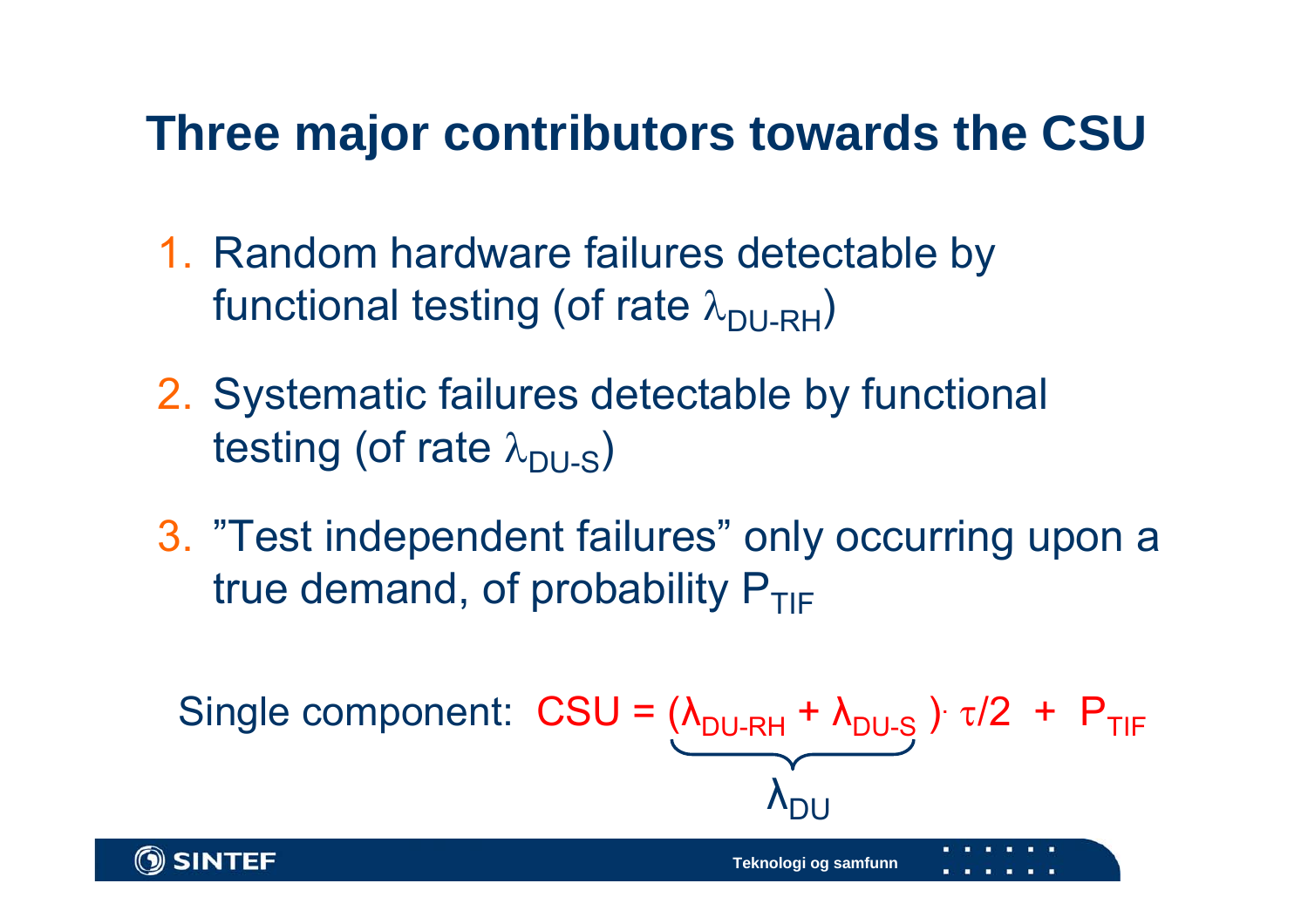## **Quantification in PDS**

- An accompanying PDS data handbook is issued suited for PDS (and IEC) calculations
- Data is based on OREDA<sup>®</sup>, RNNS, expert judgements, etc.
- Includes proposed data for SIS equipment and all relevant PDS parameters
- Simplified application specific models are proposed in order to adjust the generic values

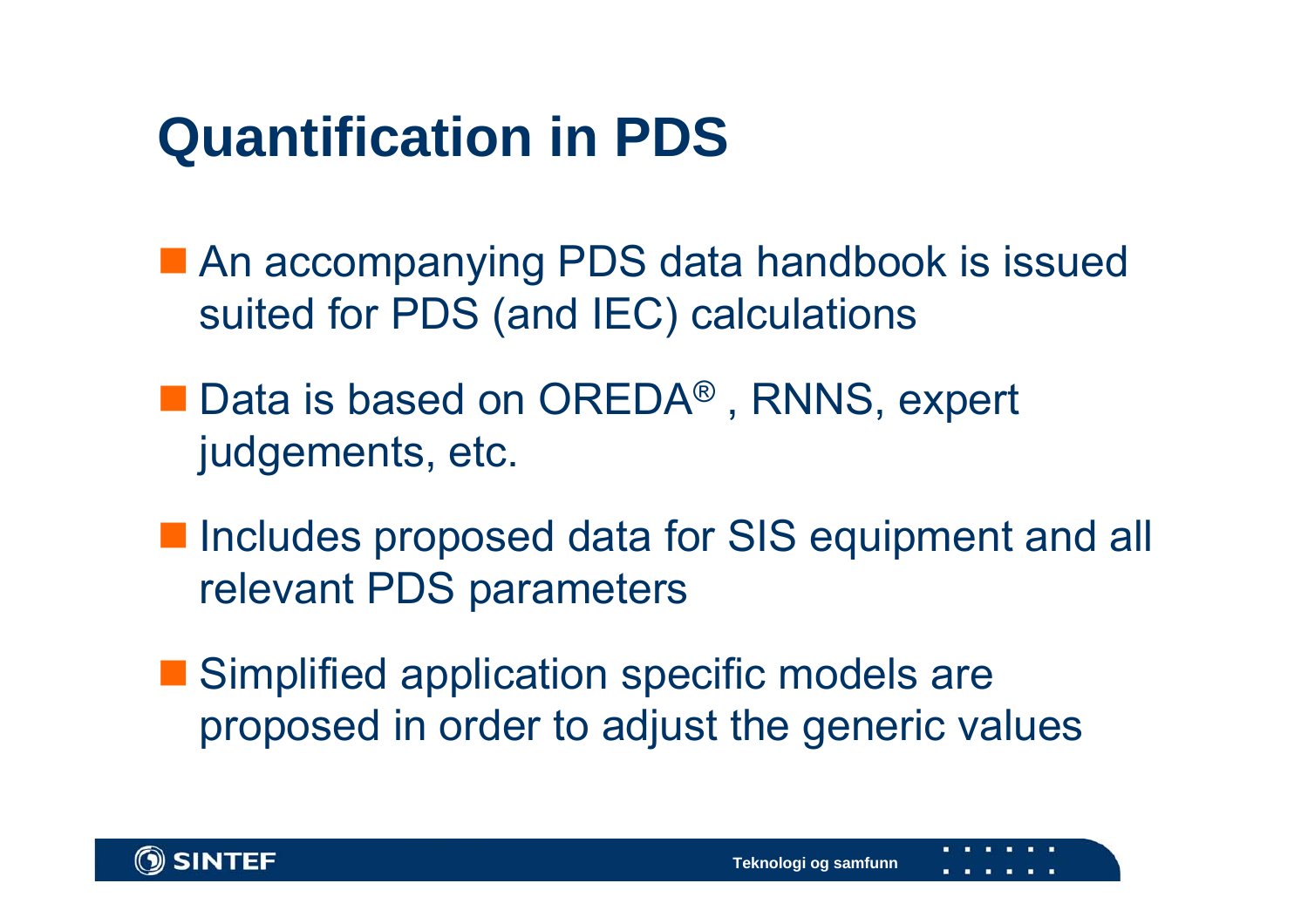# **Summary - why quantify systematic failures?**

- Often we want to predict the "actual" field performance (and the actual risk reduction);
- Systematic failures are a main contributor towards the failure probability of the safety function;
- **If** In order to highlight the actual importance of these failures;
- Generic / historic failure data based on operational experience frequently include also systematic failures;
- When introducing measures to avoid and control systematic failures, we want to quantify the effect of these measures (also for single systems).